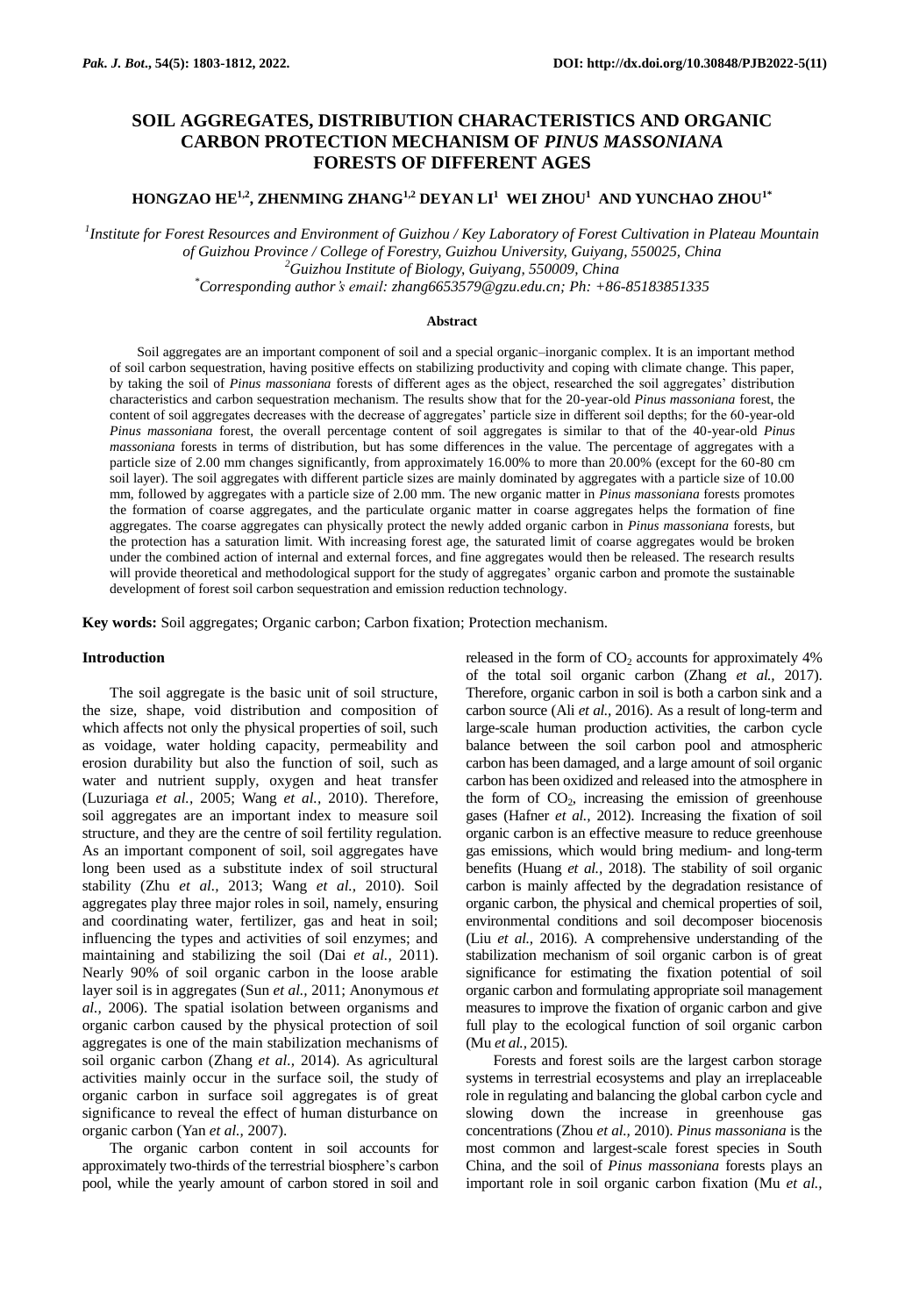2015). Therefore, this research takes the soil of *Pinus massoniana* forests of different ages as the research object. By integrating methods of systematic sampling, determination of aggregate destruction rate and average weight diameter, and dichromate oxidation, the physical mechanism of soil carbon fixation of *Pinus massoniana*  forests was studied, and the key factors affecting the soil organic carbon fixation of *Pinus massoniana* forests were discussed. This paper provides a scientific reference for the soil carbon sequestration potential of *Pinus massoniana*  forests and their ecological status in mitigating climate change to strengthen the management of *Pinus massoniana*  artificial forests and provide scientific support for global carbon sequestration and carbon sinks.

## **Materials and Methods**

**Study region:** The research area is located in the experimental forest of Guizhou Academy of Forestry in

Guiyang city, Guizhou Province (26°31'N-26°34'N, 106°43'E-106°46'E), located in the subtropical monsoon climate zone in Southwest China (Fig. 1), with an annual average temperature of 15.3°C, a high annual temperature of 35.1°C, a low annual temperature of -7.3°C, and an average annual precipitation of 1129.5 mm. The soil is predominantly yellow soil interlaced with limestone, dolomite, sandstone, and shale, and the main vegetation types are coniferous forests composed of *Pinus massoniana* and Cunninghamia lanceolata. The forest floor is covered with shrubs and herbs, including Rhus chinensis Mill, Rhododendron simsii Planch, Camellia oleifera Abel, Coriaria nepalensis Wall, Schefflera octophylla (Lour.) Harms, Pyracantha fortuneana (Maxim.) Li, Lithocarpus glaber (Thunb.), Imperata cylindrica (Linn.) Beauv, Lophatherum gracile, Polygonatum odoratum (Mill.) Druce, Pteris multifida Poir, and Dicranopteris linearis. Snow and ice disasters are the main disturbance factors of vegetation in this area.



Fig. 1. Distribution of sampling plots (Guiyang City, Guizhou Province, southwest of China).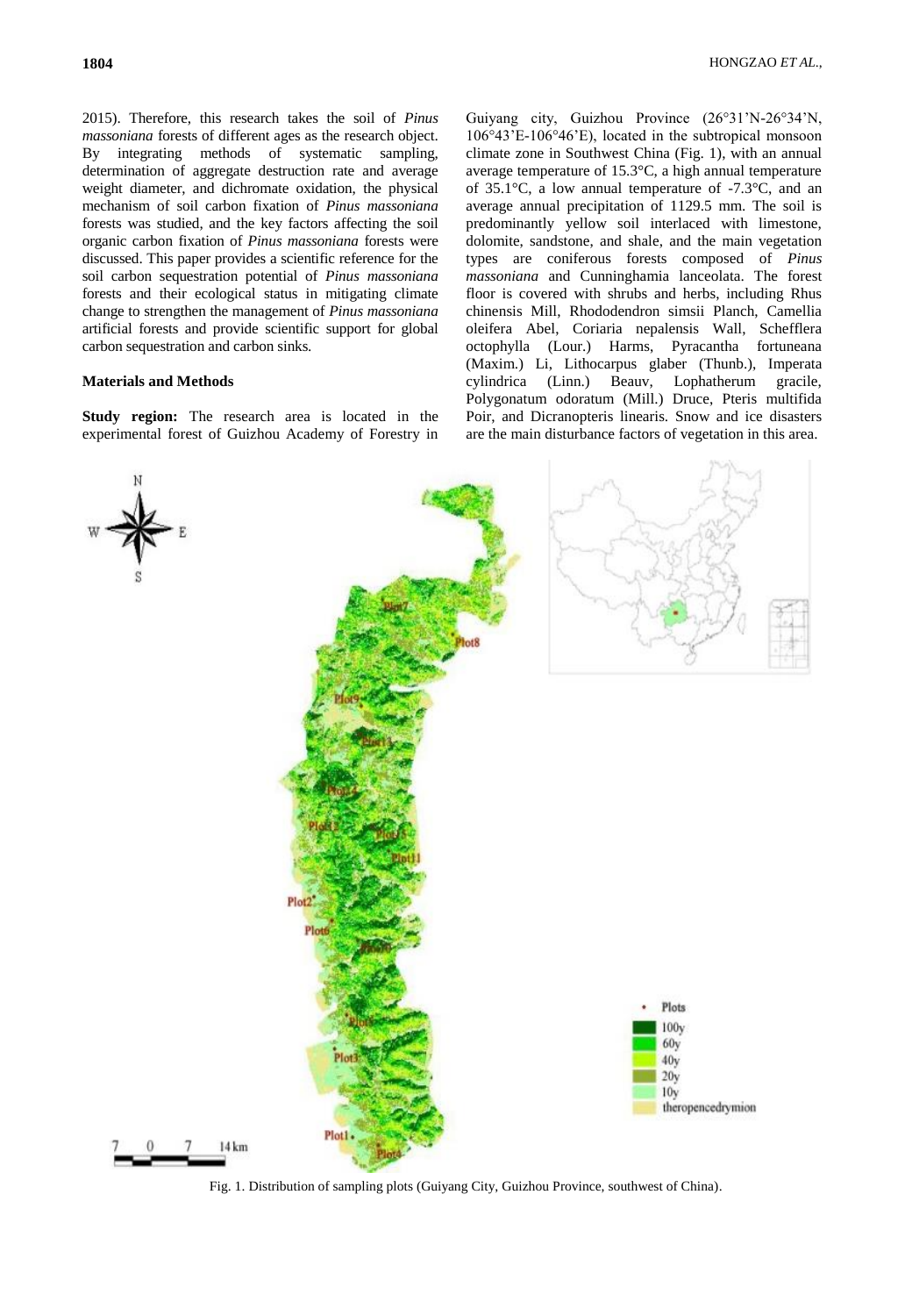**Research methods:** Three areas of *Pinus massoniana*  forests aged 20, 40 and 60 years and two areas of *Pinus massoniana* + broad-leaved forests were selected as the research object, with each area containing three sample plots of 20 m×20 m. The tree age was determined by afforestation records and growth cones. The sample soil should not be too wet or too dry to be easily removed and not easily deformed. In each sample plot, three *Pinus massoniana* trees were selected randomly the organic layer was removed and a soil profile was dug with a depth of 100 cm and 120 cm away from each *Pinus massoniana* tree. Approximately 2 kg of soil samples were taken from five layers of each profile: 0-20 cm (layer 1), 20-40 cm (layer 2), 40-60 cm (layer 3), 60-80 cm (layer 4), and 80-100 cm (layer 5). The soil samples were put into an iron box and brought back to the laboratory. Meanwhile, soil bulk density was determined with the cutting-ring method. In the laboratory, soil samples were gently broken up into small pieces with diameters of 10-12 mm to remove roots and rocks, and the soil structure was maintained as much as possible. The samples were placed on the floor and dried (2 weeks). The dried soil samples were screened with a 2 mm screen for subsequent analysis.

Aggregates were air dried by dry screening, and aggregate destruction rate was calculated as (>0.25 mm airdried aggregates - >0.25 mm water-stable aggregates)/>0.25 mm air-dried aggregates  $\times$  100%. The calculation method for mean weight diameter is as follows: weight percent of waterstable aggregates of each particle level (the weight percentage of aggregates of each level in total sample weight) × average diameter of its level, then add together (Du *et al.,*  2011). The relationships between the aggregate destruction

rate, mean weight diameter and organic carbon content were compared. The organic carbon content was determined by the potassium dichromate external heating method (Bolliger *et al.,* 2008).

#### **Results and Analysis**

**Spatial distribution of dry screening soil aggregates of**  *Pinus massoniana* **forests with different ages:** Three areas of *Pinus massoniana* forest at 20-, 40- and 60-years-old were selected, with each area containing three sample plots and 3 soil profiles were collected from each plot. Soil samples were collected from five layers of each soil profile, that is, 0- 20 cm, 20-40 cm, 40-60 cm, 60-80 cm and 80-100 cm, and the contents of soil aggregates with different particle sizes in soil samples were analysed. The soil aggregates of a 20-yearold *Pinus massoniana* forest showed significant differences (Table 1). First, from a particle size of 10 mm to  $< 0.20$  mm, the content of soil aggregates with different particle sizes changed greatly. For the 20-year-old *Pinus massoniana*  forest, the content of soil aggregates decreased with decreasing particle size at different soil depths, and at each soil depth, the variation in the content of aggregates with different particle sizes was similar to the distribution of soil aggregate content, decreasing with decreasing particle size. In the 0-20 cm, 20-40 cm, 40-60 cm, 60-80 cm and 80-100 cm soil layers, the average values of soil aggregates with different particle sizes were between 1.74-28.12%, 1.55- 39.59%, 0.75-47.71%, 0.98-42.56% and 0.85-43.53%, respectively. It can be observed that with increasing soil depth, the aggregates tend to become large particles.

| Table 1. Profile characteristics of soil aggregate of 20 years aged <i>Pinus massoniana</i> forestlands $(\%)$ (n=9). |                 |         |         |         |         |         |         |         |         |
|-----------------------------------------------------------------------------------------------------------------------|-----------------|---------|---------|---------|---------|---------|---------|---------|---------|
| Aggregate size (mm)                                                                                                   |                 | 10.00   | 7.00    | 5.00    | 2.00    | 1.00    | 0.45    | 0.20    | $0.20$  |
| $0 - 20$                                                                                                              | Variability     | 38.73   | 6.07    | 9.32    | 64.87   | 5.81    | 2.01    | 2.50    | 0.80    |
|                                                                                                                       | Minimum         | 19.18   | 10.25   | 12.33   | 0.00    | 6.59    | 3.05    | 2.52    | 0.61    |
|                                                                                                                       | Maximum         | 38.78   | 18.41   | 22.53   | 26.11   | 14.92   | 7.28    | 6.52    | 3.38    |
|                                                                                                                       | Mean            | 28.12   | 14.80   | 14.97   | 20.53   | 10.41   | 5.21    | 4.24    | 1.74    |
|                                                                                                                       | <b>Skewness</b> | 0.14    | $-0.20$ | 2.23    | $-2.54$ | 0.20    | $-0.15$ | 0.18    | 0.66    |
|                                                                                                                       | k urtosis       | $-0.57$ | 0.52    | 5.76    | 6.86    | 0.98    | $-1.06$ | $-1.82$ | $-0.03$ |
|                                                                                                                       | Variability     | 112.25  | 5.82    | 4.44    | 20.00   | 3.04    | 1.21    | 0.66    | 0.67    |
|                                                                                                                       | Minimum         | 25.84   | 6.69    | 7.09    | 12.65   | 5.68    | 2.72    | 2.11    | 0.63    |
|                                                                                                                       | Maximum         | 61.38   | 14.26   | 14.02   | 26.81   | 11.54   | 6.35    | 4.59    | 3.25    |
| 20-40                                                                                                                 | Mean            | 39.59   | 11.02   | 11.41   | 20.07   | 8.99    | 4.07    | 3.32    | 1.55    |
|                                                                                                                       | Skewness        | 0.80    | $-0.34$ | $-1.02$ | 0.27    | $-0.27$ | 0.97    | 0.13    | 1.06    |
|                                                                                                                       | kurtosis        | 1.52    | 0.09    | 1.20    | 0.16    | 0.93    | 1.36    | $-0.69$ | 1.44    |
|                                                                                                                       | Variability     | 58.74   | 4.50    | 3.26    | 6.99    | 4.10    | 1.01    | 1.44    | 0.17    |
|                                                                                                                       | Minimum         | 37.85   | 7.52    | 6.82    | 12.29   | 4.46    | 1.78    | 1.28    | 0.22    |
|                                                                                                                       | Maximum         | 64.27   | 14.18   | 12.70   | 19.91   | 10.87   | 4.55    | 4.93    | 1.32    |
| $40 - 60$                                                                                                             | Mean            | 47.71   | 11.11   | 10.11   | 17.15   | 7.44    | 3.09    | 2.64    | 0.75    |
|                                                                                                                       | Skewness        | 1.15    | $-0.15$ | $-0.41$ | $-0.79$ | 0.06    | 0.06    | 0.83    | 0.16    |
|                                                                                                                       | kurtosis        | 2.20    | $-0.53$ | $-0.04$ | $-0.55$ | $-0.53$ | $-1.30$ | $-0.06$ | $-1.48$ |
|                                                                                                                       | Variability     | 76.70   | 3.61    | 4.30    | 10.01   | 2.66    | 0.78    | 0.47    | 0.47    |
|                                                                                                                       | Minimum         | 35.24   | 7.89    | 7.60    | 13.70   | 5.37    | 2.11    | 1.45    | 0.22    |
|                                                                                                                       | Maximum         | 59.48   | 14.59   | 13.68   | 24.14   | 10.49   | 5.01    | 3.41    | 2.02    |
| 60-80                                                                                                                 | Mean            | 42.56   | 12.27   | 11.65   | 19.41   | 7.66    | 3.07    | 2.40    | 0.98    |
|                                                                                                                       | Skewness        | 1.22    | $-1.52$ | $-0.98$ | $-0.54$ | $-0.01$ | 1.40    | 0.24    | 0.52    |
|                                                                                                                       | kurtosis        | 0.16    | 3.79    | 0.16    | 0.18    | 0.00    | 2.30    | $-1.20$ | $-1.22$ |
|                                                                                                                       | Variability     | 37.27   | 3.25    | 6.25    | 5.35    | 3.28    | 0.65    | 0.70    | 0.28    |
|                                                                                                                       | Minimum         | 33.91   | 10.14   | 9.91    | 15.92   | 5.77    | 1.40    | 1.55    | 0.25    |
|                                                                                                                       | Maximum         | 51.97   | 15.25   | 17.96   | 22.43   | 11.73   | 4.32    | 4.01    | 2.02    |
| 80-100                                                                                                                | Mean            | 43.53   | 12.75   | 11.86   | 18.99   | 7.33    | 2.48    | 2.21    | 0.85    |
|                                                                                                                       | <b>Skewness</b> | $-0.15$ | $-0.46$ | 2.16    | 0.38    | 2.10    | 1.51    | 1.56    | 1.37    |
|                                                                                                                       | kurtosis        | $-1.21$ | $-1.26$ | 5.14    | $-1.25$ | 5.04    | 3.62    | 1.93    | 2.28    |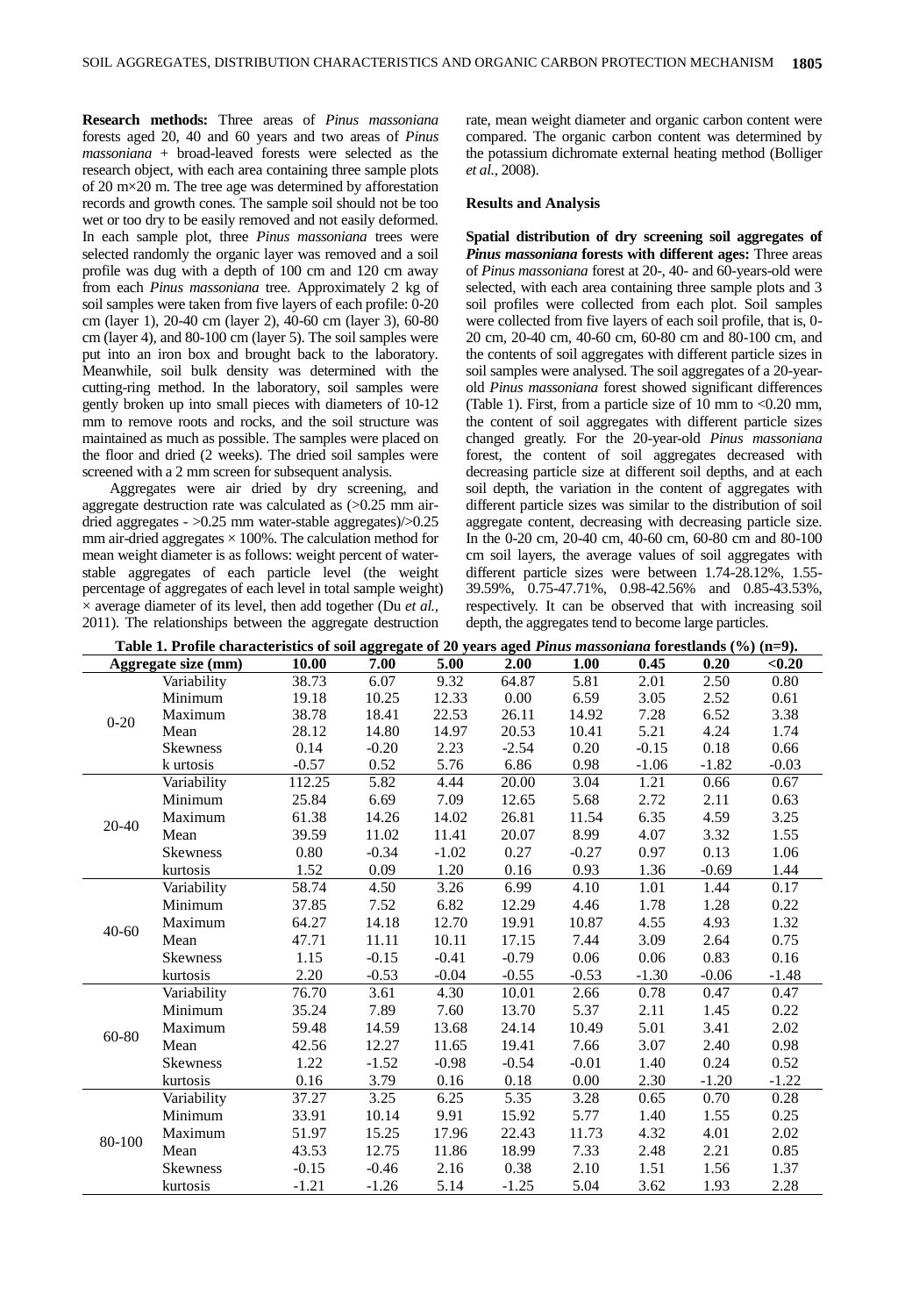|  |  | Table 2. Profile characteristics of soil aggregate of 40 years aged <i>Pinus massoniana</i> forestlands $(\%)$ (n=9). |
|--|--|-----------------------------------------------------------------------------------------------------------------------|
|--|--|-----------------------------------------------------------------------------------------------------------------------|

| Table 2. I future that acteristics of soil aggregate of 40 years aged T <i>utus mussolitum</i> forestianus (70) (n=2).<br>Aggregate size (mm) |                 | 10.00   | 7.00    | 5.00    | 2.00     | 1.00    | 0.45    | 0.20    | < 0.20 |
|-----------------------------------------------------------------------------------------------------------------------------------------------|-----------------|---------|---------|---------|----------|---------|---------|---------|--------|
| $0 - 20$                                                                                                                                      | Variability     | 135.86  | 6.99    | 3.24    | 15.67    | 9.69    | 18.46   | 12.81   | 7.78   |
|                                                                                                                                               | Minimum         | 0.00    | 6.65    | 10.60   | 15.49    | 9.72    | 7.22    | 6.37    | 1.53   |
|                                                                                                                                               | Maximum         | 34.61   | 15.76   | 15.78   | 28.71    | 20.61   | 20.83   | 17.85   | 10.41  |
|                                                                                                                                               | Mean            | 14.81   | 11.73   | 13.69   | 22.16    | 13.24   | 10.24   | 10.21   | 3.91   |
|                                                                                                                                               | Skewness        | 0.60    | $-0.59$ | $-0.66$ | $-0.08$  | 1.76    | 2.32    | 1.18    | 1.84   |
|                                                                                                                                               | kurtosis        | $-0.71$ | 0.77    | $-0.94$ | 0.00     | 4.48    | 5.46    | 1.72    | 3.68   |
|                                                                                                                                               | Variability     | 124.57  | 19.43   | 7.23    | 15.41    | 11.45   | 10.48   | 8.96    | 5.94   |
|                                                                                                                                               | Minimum         | 5.31    | 1.55    | 8.22    | 16.78    | 7.12    | 3.49    | 5.62    | 0.54   |
| $20 - 40$                                                                                                                                     | Maximum         | 38.89   | 14.65   | 18.11   | 30.16    | 18.14   | 14.45   | 14.26   | 8.32   |
|                                                                                                                                               | Mean            | 19.62   | 10.71   | 12.27   | 22.20    | 12.08   | 9.71    | 9.66    | 3.76   |
|                                                                                                                                               | <b>Skewness</b> | 0.55    | $-1.31$ | 1.08    | 0.73     | 0.26    | $-0.59$ | 0.19    | 0.55   |
|                                                                                                                                               | kurtosis        | $-0.40$ | 1.00    | 2.85    | 1.33     | 0.01    | 0.62    | $-1.39$ | 0.23   |
|                                                                                                                                               | Variability     | 260.52  | 17.42   | 5.29    | 16.36    | 23.25   | 17.61   | 11.96   | 3.23   |
|                                                                                                                                               | Minimum         | 6.78    | 6.98    | 10.24   | 14.65    | 2.10    | 1.50    | 1.58    | 0.52   |
|                                                                                                                                               | Maximum         | 52.55   | 19.80   | 16.99   | 26.72    | 16.79   | 14.13   | 11.00   | 6.01   |
| $40 - 60$                                                                                                                                     | Mean            | 27.85   | 13.76   | 13.17   | 20.43    | 9.29    | 6.88    | 6.04    | 2.58   |
|                                                                                                                                               | Skewness        | 0.15    | 0.11    | 0.39    | $0.08\,$ | 0.24    | 0.41    | 0.49    | 1.09   |
|                                                                                                                                               | kurtosis        | $-1.31$ | $-0.70$ | $-0.61$ | $-0.46$  | $-0.76$ | $-0.75$ | $-1.31$ | 0.35   |
|                                                                                                                                               | Variability     | 191.43  | 11.90   | 7.34    | 26.49    | 17.60   | 15.16   | 8.49    | 4.31   |
|                                                                                                                                               | Minimum         | 7.94    | 6.91    | 7.70    | 14.34    | 2.92    | 0.29    | 1.77    | 0.59   |
|                                                                                                                                               | Maximum         | 51.32   | 17.44   | 15.27   | 28.84    | 16.83   | 13.56   | 11.09   | 7.13   |
| 60-80                                                                                                                                         | Mean            | 34.85   | 14.39   | 12.53   | 20.94    | 7.79    | 3.70    | 3.87    | 1.93   |
|                                                                                                                                               | <b>Skewness</b> | $-0.74$ | $-1.35$ | $-0.74$ | 0.48     | 1.25    | 2.45    | 2.27    | 2.39   |
|                                                                                                                                               | kurtosis        | 0.29    | 1.85    | $-0.61$ | $-1.12$  | 1.94    | 6.66    | 5.73    | 6.09   |
| 80-100                                                                                                                                        | Variability     | 201.12  | 20.51   | 10.40   | 47.73    | 16.96   | 2.28    | 3.39    | 29.08  |
|                                                                                                                                               | Minimum         | 7.14    | 8.76    | 5.91    | 11.41    | 3.84    | 1.51    | 1.68    | 0.48   |
|                                                                                                                                               | Maximum         | 60.32   | 21.92   | 16.75   | 35.03    | 17.60   | 6.37    | 7.35    | 17.19  |
|                                                                                                                                               | Mean            | 35.54   | 15.30   | 11.90   | 21.12    | 7.37    | 2.55    | 2.96    | 3.25   |
|                                                                                                                                               | Skewness        | $-0.44$ | $-0.22$ | $-0.71$ | 0.83     | 2.28    | 2.44    | 2.09    | 2.70   |
|                                                                                                                                               | kurtosis        | 2.30    | $-1.12$ | 0.66    | 1.13     | 5.84    | 6.54    | 4.33    | 7.46   |
|                                                                                                                                               |                 |         |         |         |          |         |         |         |        |

The soil aggregate profile structure of a 40-year-old *Pinus massoniana* forest is shown in Table 2. In the 0-20 cm soil layer, the percentage of aggregates with a particle size of 2.00 mm reached 22.16% (average value), which was significantly higher than that of aggregates with other particle sizes (3.91-14.81%). In the 20-40 cm soil layer, the percentage of aggregates with a particle size of 2.00 mm (22.20%) was also the highest among the particle sizes studied, while the percentage of aggregates with a particle size of 10.00 mm increased to 19.62% compared with that of the 0-20 cm soil layer. In the 40-60 cm soil layer, the percentages of aggregates with particle sizes of 10.00 mm and 2.00 mm were among the largest, but the percentage of 2.00 mm aggregates exceeded that of 10.00 mm aggregates in the next layer. In the 60-80 cm and 80- 100 cm soil layers, the percentage of aggregates with a particle size of 10.00 mm continued to increase, reaching 34.85% and 35.54%, respectively, while the percentage of aggregates with a particle size of 2.00 mm was basically stable at approximately 20%. In terms of variability, the percentage content of aggregates with a particle size of

10.00 mm is the largest in all soil layers, which is above 100, significantly higher than that of aggregates with other particle sizes.

The soil aggregate profile of a 60-year-old *Pinus massoniana* forest is shown in Table 3. The overall percentage content of its soil aggregates is similar to that of 40-year-old *Pinus massoniana* forests in terms of distribution but has some differences in value. First, in the same soil layer, the percentage contents of aggregates with particle sizes of 10.00 mm and 2.00 mm were significantly higher than those of aggregates with other particle sizes. Second, the percentage of aggregates with particle size of 10.00 mm is higher, especially in soil layers of 0-20 cm and 20-40 cm, from approximately 20% to more than 30%, while the percentage of aggregates with particle size of 2.00 mm is decreased from more than 20% to less than 20%. The variation degree of the percentage of aggregates with a particle size of 10.00 mm is also very large, reaching more than 100, while the variation of the other particle size aggregates is all below 60 and relatively stable.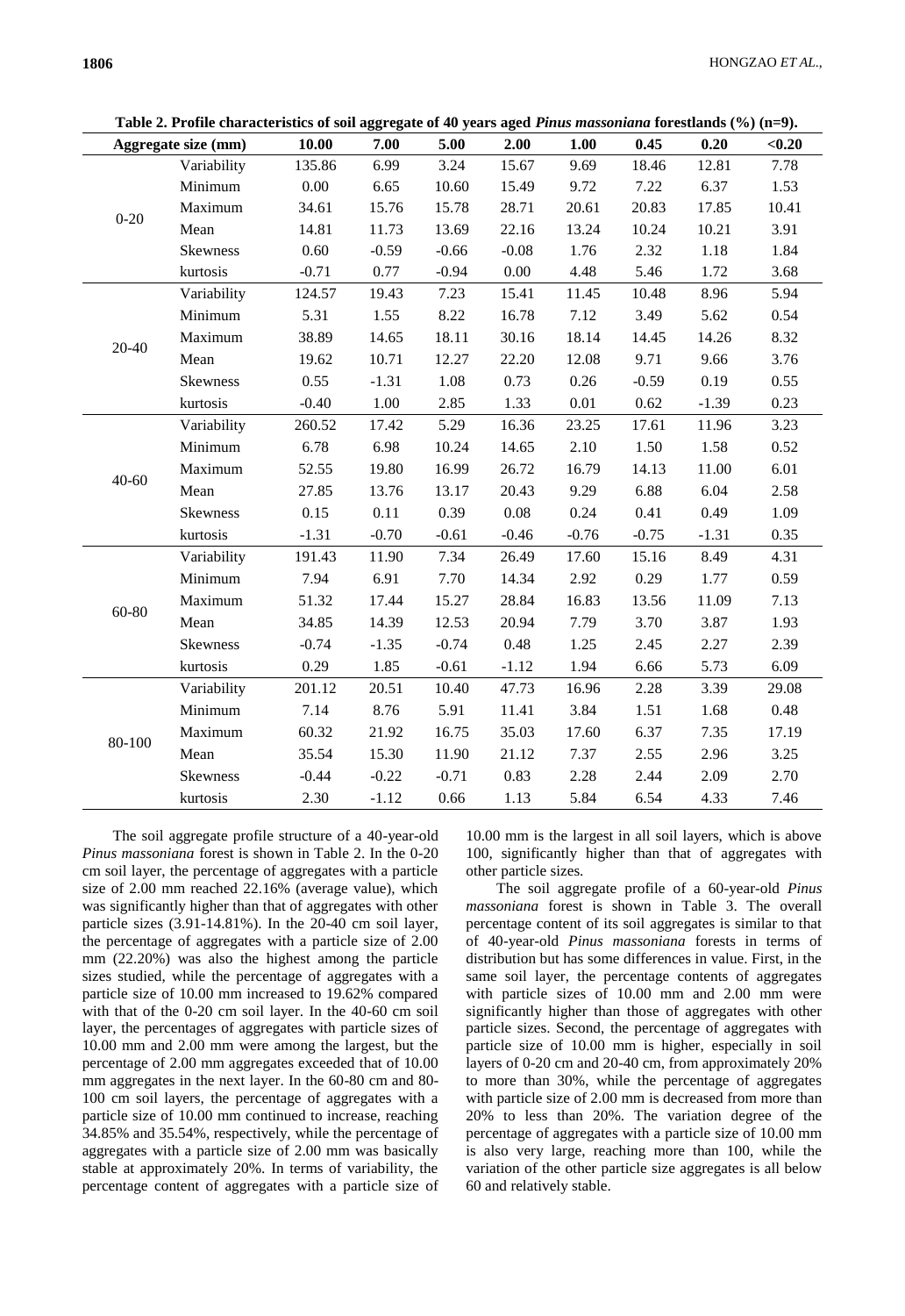| Aggregate size (mm) |             | 10.00   | 7.00    | 5.00    | 2.00    | 1.00     | 0.45    | 0.20    | < 0.20  |
|---------------------|-------------|---------|---------|---------|---------|----------|---------|---------|---------|
| $0 - 20$            | Variability | 386.83  | 2.12    | 2.48    | 58.80   | 6.19     | 7.14    | 51.41   | 57.36   |
|                     | Minimum     | 5.65    | 7.22    | 6.30    | 9.41    | 3.01     | 1.27    | 1.57    | 0.67    |
|                     | Maximum     | 67.79   | 12.23   | 10.54   | 35.40   | 11.93    | 9.75    | 22.07   | 26.23   |
|                     | Mean        | 36.21   | 9.33    | 8.77    | 15.77   | 7.46     | 5.27    | 8.70    | 8.49    |
|                     | Skewness    | $-0.06$ | 0.76    | $-0.37$ | 2.55    | 0.17     | 0.41    | 1.37    | 1.80    |
|                     | kurtosis    | $-0.62$ | 1.14    | $-1.62$ | 7.09    | 1.28     | $-0.41$ | 0.52    | 3.95    |
|                     | Variability | 119.23  | 6.73    | 3.87    | 5.40    | 3.40     | 5.66    | 21.56   | 21.40   |
|                     | Minimum     | 18.57   | 6.65    | 8.15    | 12.11   | 5.84     | 2.71    | 3.45    | 1.57    |
| $20 - 40$           | Maximum     | 51.28   | 16.35   | 12.83   | 18.60   | 11.34    | 9.35    | 16.43   | 16.23   |
|                     | Mean        | 32.06   | 10.57   | 10.13   | 15.86   | 8.51     | 5.94    | 8.82    | 8.10    |
|                     | Skewness    | 0.42    | 1.21    | 0.61    | $-0.42$ | 0.45     | 0.12    | 0.47    | 0.27    |
|                     | kurtosis    | $-0.63$ | 3.47    | $-1.74$ | $-1.04$ | $-0.65$  | $-1.69$ | $-1.14$ | $-0.31$ |
|                     | Variability | 180.16  | 1.35    | 11.13   | 9.57    | 6.45     | 12.18   | 13.30   | 10.02   |
|                     | Minimum     | 18.18   | 9.30    | 7.21    | 12.31   | 4.60     | 1.85    | 2.52    | 1.40    |
|                     | Maximum     | 55.81   | 12.73   | 18.36   | 20.87   | 11.25    | 13.08   | 12.36   | 9.11    |
| $40 - 60$           | Mean        | 36.74   | 11.22   | 10.21   | 16.69   | 7.79     | 4.45    | 7.17    | 5.73    |
|                     | Skewness    | $-0.04$ | $-0.37$ | 2.13    | 0.17    | $0.00\,$ | 2.27    | 0.40    | $-0.35$ |
|                     | kurtosis    | $-1.55$ | $-1.04$ | 5.25    | $-1.43$ | $-1.77$  | 5.65    | $-1.40$ | $-1.78$ |
|                     | Variability | 238.56  | 4.89    | 3.31    | 12.44   | 7.19     | 5.15    | 32.17   | 17.91   |
|                     | Minimum     | 8.70    | 8.30    | 6.70    | 10.00   | 3.35     | 1.93    | 1.99    | 0.99    |
|                     | Maximum     | 63.56   | 14.28   | 12.73   | 20.96   | 12.90    | 9.12    | 18.35   | 13.12   |
| $60 - 80$           | Mean        | 39.53   | 11.61   | 10.32   | 16.58   | 6.89     | 3.40    | 5.93    | 5.76    |
|                     | Skewness    | $-0.65$ | $-0.10$ | $-0.90$ | $-0.91$ | 1.33     | 2.42    | 1.78    | 0.62    |
|                     | kurtosis    | 1.47    | $-1.69$ | 0.87    | 0.15    | 3.17     | 6.37    | 2.26    | $-0.73$ |
| 80-100              | Variability | 206.30  | 6.31    | 2.40    | 8.60    | 4.19     | 4.96    | 33.73   | 34.64   |
|                     | Minimum     | 13.36   | 6.47    | 7.61    | 11.81   | 3.50     | 1.16    | 1.38    | 0.96    |
|                     | Maximum     | 59.06   | 14.87   | 12.89   | 20.78   | 9.75     | 8.41    | 19.67   | 19.62   |
|                     | Mean        | 46.60   | 11.78   | 9.50    | 15.06   | 5.67     | 2.67    | 4.46    | 4.27    |
|                     | Skewness    | $-1.77$ | $-1.06$ | 1.32    | 0.84    | 1.00     | 2.64    | 2.81    | 2.76    |
|                     | kurtosis    | 3.48    | 1.69    | 2.35    | 0.25    | 0.43     | 7.37    | 8.10    | 7.91    |

**Table 3. Profile characteristics of soil aggregate of 60 years aged** *Pinus massoniana* **forestlands (%) (n=9).**

**Vertical characteristics of wet screening soil aggregates of** *Pinus massoniana* **forests with different ages:** This research discussed the vertical distribution of wet screening soil aggregates of *Pinus massoniana* with different ages, by measuring aggregates with particle sizes of  $>5$  mm, 5-2 mm, 2-1 mm, 1-0.5 mm and 0.5-0.2 mm from soil profiles of *Pinus massoniana* forests at the ages of 20, 40 and 60 years. The wet screening soil aggregate profile of a 20 year-old *Pinus massoniana* forest is shown in Fig. 2. The Figure shows that the percentage of aggregates with particle size of 2-1 mm is relatively low, and the data are relatively concentrated; but the difference between the percentages of aggregates with particle sizes of >5 mm and 5-2 mm and that of particle size of 1-0.5 mm and 0.5-0.2 mm is smaller. The percentage of aggregates with particle sizes of  $>5$  mm ranges from 3.39% to 55.63%, with an average value of 29.47%; the percentage of aggregates with particle sizes of 5-2 mm is between 4.72%-48.03%, with an average value of 25.57%; the percentage of aggregates with particle sizes of 2-1 mm is between 3.50%-29.08%, with an

average value of 9.35%; for particle sizes of 1.00-0.50 mm is 7.98%-40.80%, and 19.19%, respectively; and 0.50-0.20 mm is 3.89%-38.84% and 17.06%, respectively.

Similar to that of the 20-year-old *Pinus massoniana*  forest, the percentage of aggregates with particle sizes of 2-1 mm was also the lowest, but there were differences in data convergence (Fig. 3). Meanwhile, the difference between the percentage of aggregates with particle sizes of >5 mm and 5-2 mm and that of particle sizes of 1-0.5 mm and 0.5-0.2 mm is further reduced. The percentage of aggregates with particle sizes of  $>5$  mm is between 4.89%-69.52%, with an average value of 36.41%; the percentage of aggregates with particle sizes of 5-2 mm is between 5.29%-68.20%, with an average value of 20.64%; the percentage of aggregates with particle sizes of 2-1 mm is between 2.38%-19.70%, with an average value of 7.32%; for particle sizes of 1.00-0.50 mm, the percentage content is between 4.37%-30.15%, and average value is 13.30%; and the Figure for 0.50-0.20 mm are 3.92%-59.99% and 24.03%, respectively.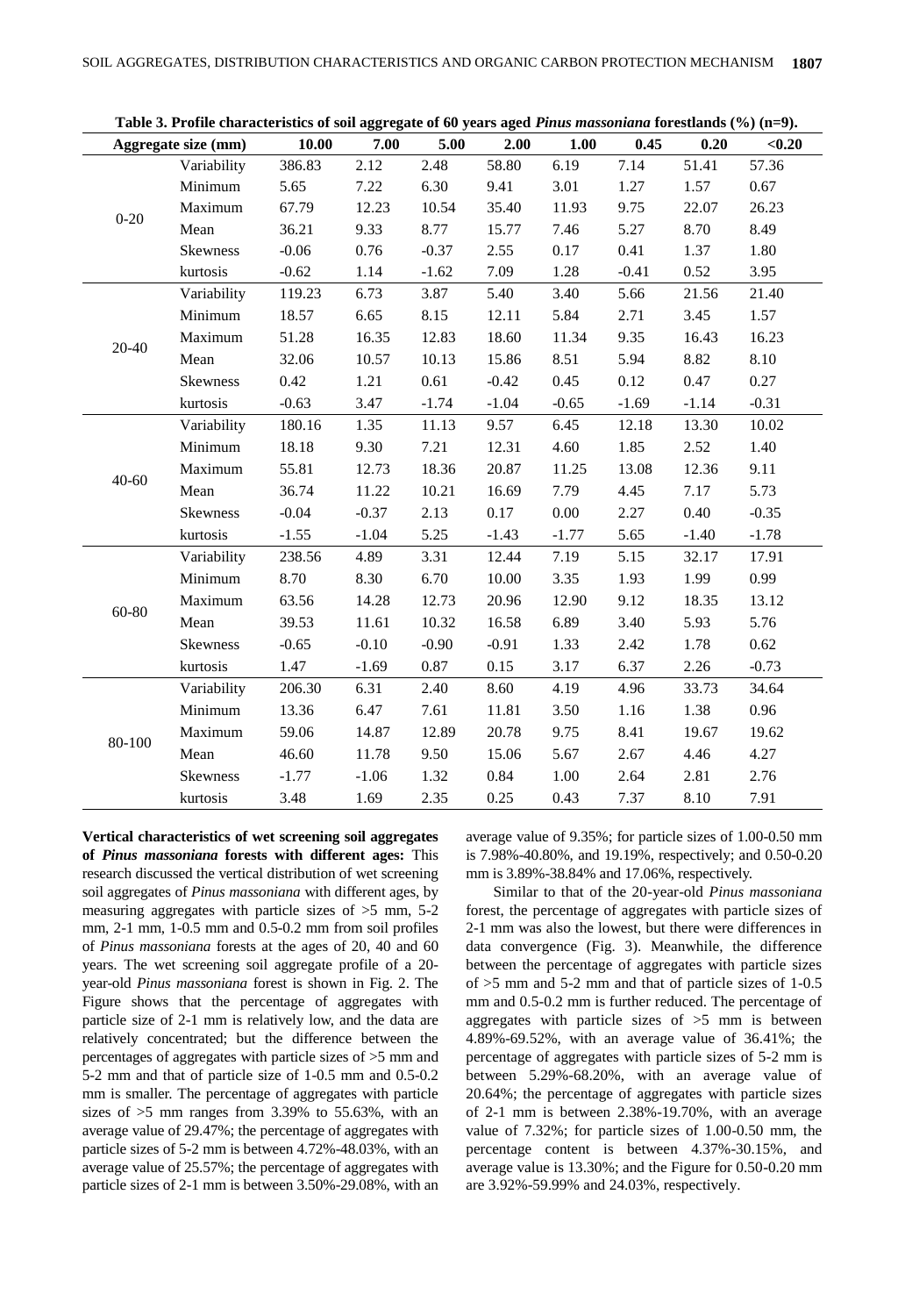The wet screening soil aggregate profile of a 60 year-old *Pinus massoniana* forest is shown in Fig. 4. Similar to that of the 40-year-old *Pinus massoniana*  forest, the percentage of aggregates with particle sizes of 2-1 mm was also the lowest, but data convergence was reduced further. The difference between the percentage content of aggregates with particle sizes of >5 mm and 5- 2 mm and that of aggregates with particle sizes of 1-0.5 mm and  $0.5$ -0.2 mm is further reduced. The percentage content of aggregates with particle sizes of >5 mm is between 2.73%-73.94%, with an average value of 35.06%; the percentage of aggregates with particle sizes of 5-2 mm is between 4.46%-26.12%, with an average value of 13.32%; the percentage of aggregates with particle sizes of 2-1 mm is between 0.14%-10.82%, with an average value of 6.10%; for particle sizes of 1.00-0.50 mm, the percentage content is between 5.99%-51.90%, and average value is 16.78%; and the Figure for 0.50-0.20 mm are 4.19%-71.93% and 28.75%, respectively. In general, there are certain rules for soil aggregates with different particle sizes of *Pinus massoniana* forests with different ages. The content of aggregates with particle sizes of 2-1 mm is the lowest, and the data are relatively concentrated. With increasing forest age, the content of aggregates with particle sizes >5 mm decreased gradually, while that of soil aggregates with 0.5-0.2 mm particle sizes increased gradually.

**Vertical variation in soil aggregates' organic carbon of**  *Pinus massoniana* **forests with different ages:** Soil aggregates are the basic units of soil structure, and their quantity and quality play an important role in soil quality. A good soil aggregate structure is beneficial for storing more soil organic carbon. Aggregates of different sizes play different roles in nutrient maintenance, supply and transformation. Organic carbon decreases sharply as the soil depth increases. In the 0-20 cm soil layer, the organic carbon content in soil aggregates with different particle sizes is between 34.966-39.95 g/kg, with an average value of 37.34 g/kg; in the 20-40 cm soil layer, the organic carbon content in soil aggregates with different particle sizes is between 24.50-27.11 g/kg, with an average value of 25.54 g/kg; in the 40-60 cm soil layer, the Figures are 17.60-22.60 g/kg and 19.35 g/kg, respectively; the Figures are 13.56-19.98 g/kg and 17.21 g/kg for the 60-80 cm layer and 13.55-17.36 g/kg and 15.73 g/kg for the 80- 100 cm layer. After 10 years of accumulation, the organic carbon in the soil aggregates increased (Fig. 5). However, the aggregate organic carbon content in the 40-60 cm soil layer was somewhat reduced, which may be because the roots of *Pinus massoniana* trees were deep and were mainly concentrated in the 40-60 cm soil layer. This indirectly shows that the activities of tree roots can change the rhizosphere soil environment, increase the activities of soil microorganisms, change the biogeochemical process of soil organic carbon, and thus reduce the content of soil organic carbon.

There are obvious profile characteristics for the organic carbon in soil aggregates with different particle sizes of 40-

year-old *Pinus massoniana* forests (Fig. 6). With increasing soil depth, the organic carbon in aggregates decreases sharply. In addition, compared with 10- and 20-year-old *Pinus massoniana* forests, the content of aggregate organic carbon was also reduced significantly. For the 40-year-old *Pinus massoniana* forest, in the 0-20 cm soil layer, the organic carbon content in soil aggregates with different particle sizes is between 20.05-22.00 g/kg, with an average value of 20.93 g/kg; in the 20-40 cm soil layer, the organic carbon content in soil aggregates with different particle sizes is between 17.01-19.03 g/kg, with an average value of 18.22 g/kg; in the 40-60 cm soil layer, the organic carbon content in soil aggregates with different particle sizes is between 13.67-15.58 g/kg, with an average value of 14.36 g/kg; in the of 60-80 cm soil layer, the organic carbon content in soil aggregates with different particle sizes is between 10.34- 11.66 g/kg, with an average value of  $11.00$  g/kg; in the 80-100 cm soil layer, the organic carbon content in soil aggregates with different particle sizes is between 6.90-8.68 g/kg, with an average value of 7.00 g/kg. The average organic carbon content of aggregates with different particle sizes is very close, which is approximately 14 g/kg, but that Figure for aggregates with a particle size of 0.20 mm is slightly higher, reaching 15.20 g/kg.

Overall, the aggregate organic carbon content of the 60 year-old *Pinus massoniana* forest was higher than that of the 40-year-old *Pinus massoniana* forest. In the 40-60 cm, 60-80 cm and 80-100 cm soil layers, the differences between aggregate organic carbon contents were reduced and no longer obvious (Fig. 7). For 60-year-old *Pinus massoniana*  forest, in the 0-20 cm soil layer, the organic carbon content in soil aggregates with different particle sizes is between 22.12-24.50 g/kg, with an average value of 23.19 g/kg; in the 20-40 cm soil layer, the organic carbon content in soil aggregates with different particle sizes is between 18.55- 20.69 g/kg, with an average value of 19.71 g/kg; in the 40-60 cm soil layer, the organic carbon content in soil aggregates with different particle sizes is between 15.10-17.36 g/kg, with an average value of 16.43 g/kg; in the 60-80 cm soil layer, the organic carbon content in soil aggregates with different particle sizes is between 14.27-16.17 g/kg, with an average value of 15.19 g/kg; in the soil layer of 80-100 cm soil layer, the organic carbon content in soil aggregates with different particle sizes is between 14.63-15.58 g/kg, with an average value of 14.89 g/kg. The average organic carbon content of aggregates with different particle sizes is increased to above 17.00 g/kg, only for aggregates with particle size of 10 mm, the average organic carbon content of which is 16.98 g/kg, slightly lower than 17.00 g/kg.

**Relationship between soil depth and soil aggregates' organic carbon of** *Pinus massoniana* **forests with different ages:** The average organic carbon content in soil aggregates of *Pinus massoniana* forests increases with soil depth but is greatly different among *Pinus massoniana*  forests with different ages. The average organic carbon content was the largest in the soil aggregates of the 20-yearold *Pinus massoniana* forest, followed by the 10-year-old *Pinus massoniana* forest (Fig. 8).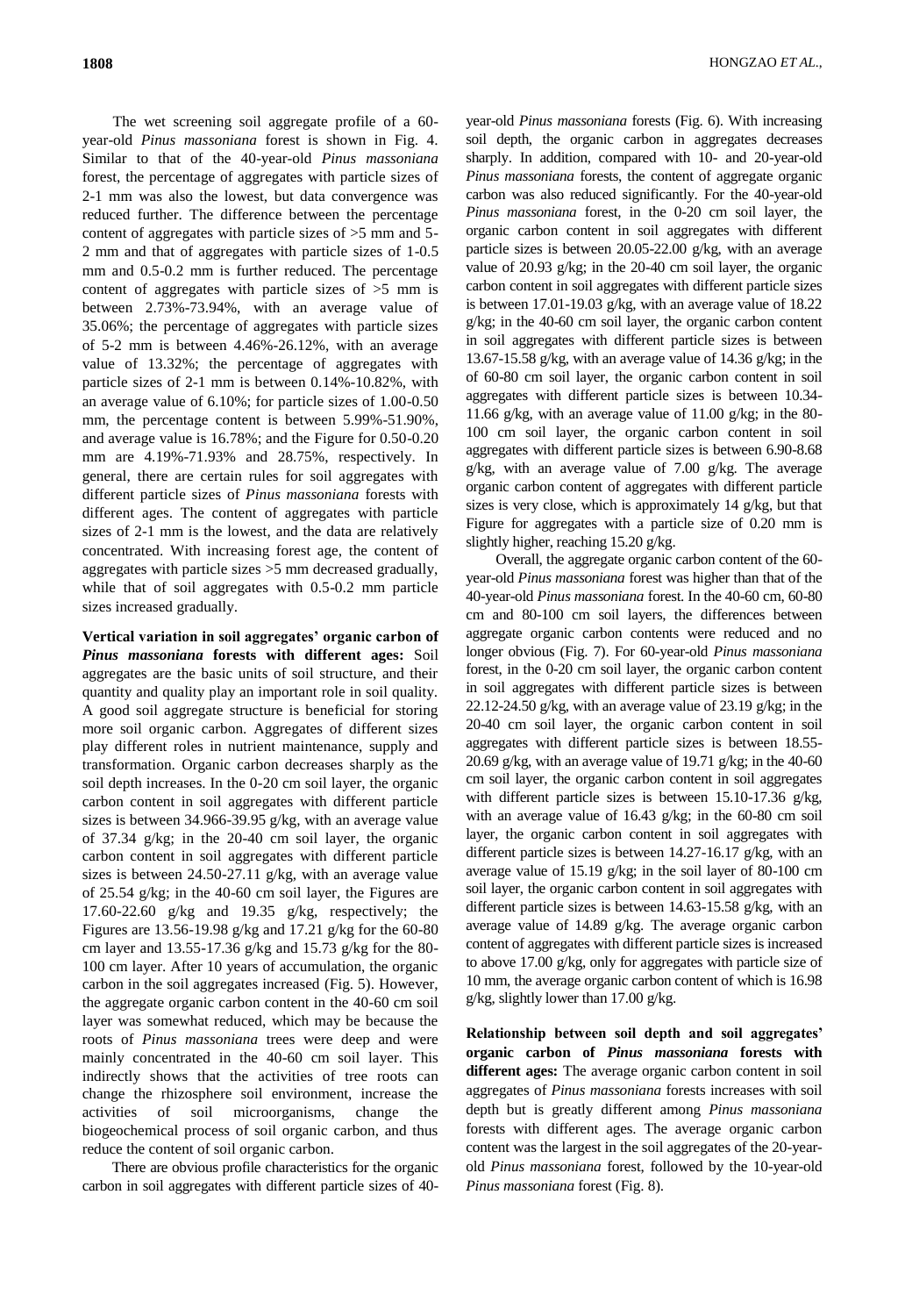

Fig. 2. Situation of soil wet sieve aggregate in the 20 years aged *Pinus massoniana* forestland.



Fig. 3. Situation of soil wet sieve aggregate in the 40 years aged *Pinus massoniana* forestland.



Fig. 4. Situation of soil wet sieve aggregate in the 60 years aged *Pinus massoniana* forestland.



Fig. 5. Characteristics of soil organic carbon in 20 years aged *Pinus massoniana* Forestland.



Fig. 6. Characteristics of soil organic carbon in 40 years aged *Pinus massoniana* Forestland.



Fig. 7. Characteristics of soil organic carbon in 60 years aged *Pinus massoniana* forestland.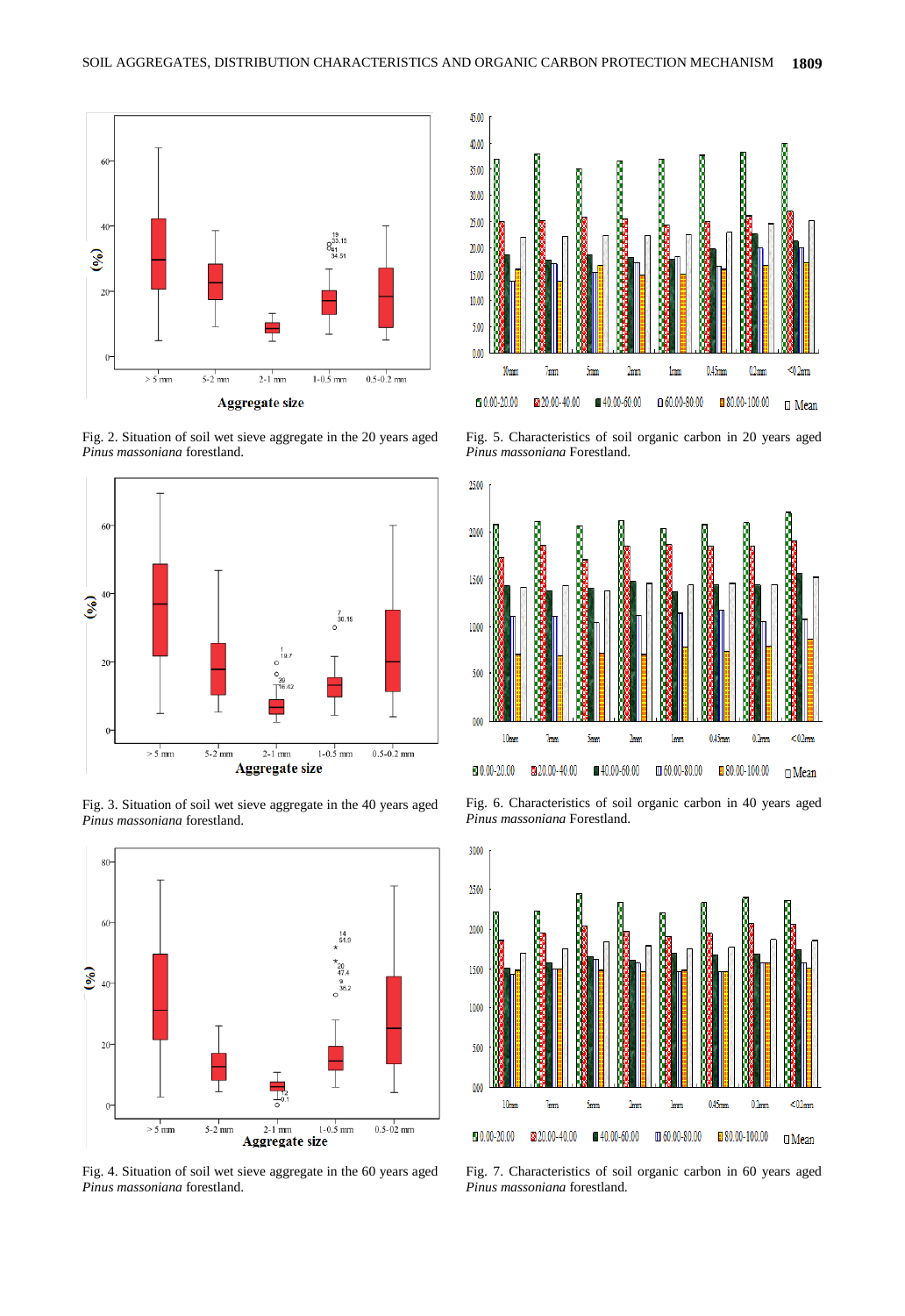Soil organic carbon content in aggregates (g/kg)

50.00

40.00 30.00 20.00 10.00  $0.00$  $0.00\,$ 





Fig. 8. Relationship between soil depth and soil aggregates organic carbon of *Pinus massoniana* forests with different ages.

#### **Discussion**

**Comparison of organic carbon characteristics of soil aggregates of** *Pinus massoniana* **with different ages:**  There are significant differences among aggregates with different particle sizes in the same soil layer and among aggregates with the same particle size in different soil layers. In the 0-20 cm soil layer, with the decrease in particle size, the variability first decreases and then increases. Compared with the 10-year-old *Pinus massoniana* forest, the changes in soil aggregates of the 20-year-old *Pinus massoniana* forest were larger. Similarly, from particle sizes of 10 mm to  $< 0.20$  mm, the contents of soil aggregates with different particle sizes

also change greatly. For the 10-year-old *Pinus massoniana* forest, the soil aggregate content did not change obviously with decreasing particle size. For the 20-year-old *Pinus massoniana* forest, the content of soil aggregates decreased with decreasing particle size at different soil depths. Overall, the percentage content of soil aggregates of the 60-year-old *Pinus massoniana*  forest was similar to that of the 40-year-old *Pinus massoniana* forest in terms of distribution but had some differences in value. In the same soil layer, the percentage contents of aggregates with particle sizes of 10.00 mm and 2.00 mm are significantly higher than those of aggregates with other particle sizes (Zheng *et al.,* 2018). The percentage content of aggregates with particle sizes of 10.00 mm was higher than that of the 40-year-old *Pinus massoniana* forest, especially in the 0-20 cm and 20-40 cm soil layers, where it increased to 30% from 20%. However, the percentage content of aggregates with particle sizes of 2.00 mm decreases from 20% to below 20%. Compared with the soil aggregate distribution of the 60-year-old *Pinus massoniana* forest, the percentage content of aggregates with particle sizes of 10.00 mm in the surface layer (0-20 cm) of the 100-year-old *Pinus massoniana* forest decreased, while there was no substantial change in the 10.00 mm aggregates in the deeper soil layers. However, the percentages of aggregates with a particle size of 2.00 mm changed significantly, from approximately 16.00% to more than 20.00% (except for the 60-80 cm soil layer). Soil aggregates with different particle sizes are mainly dominated by aggregates with a particle size of 10.00 mm, followed by aggregates with a particle size of 2.00 mm (Guo & Zhou*,* 2010).

Soil aggregates are an important part of soil, affecting various physical and chemical properties of the soil and the geochemical behaviour of soil elements and substances (Liu *et al.,* 2008). Soil aggregates and organic carbon are inseparable, with the former being the carrier of the latter and the latter being the cementing material of the former (Shedayi *et al.,* 2016). As the main structural unit of soil, the soil aggregate is an important determinant of soil organic matter and nutrient salt metabolism. aggregates are divided into macroaggregates and microaggregates (Zhang *et al.,*  2012). Macroaggregates mainly refer to the part of soil with particle sizes larger than 0.25 mm, while microaggregates refer to the part with particle sizes smaller than 0.25 mm (Islam & Weil, 2000; Golchin & Asgari, 2008). Different land uses could result in changes in vegetation cover, and the composition and structure of soil aggregates would also change. The profile of soil aggregate organic carbon of the 20-year-old *Pinus massoniana* forest was similar to that of the 10-year-old *Pinus massoniana* forest, decreasing dramatically as the soil depth increased. For the 40-year-old *Pinus massoniana* forest, the organic carbon of aggregates with different particle sizes has very obvious profile characteristics, with aggregates' organic carbon decreasing sharply as soil depth increases, and compared with that of the 10-year-old *Pinus massoniana* forest and the 20-year-old *Pinus massoniana* forest, its organic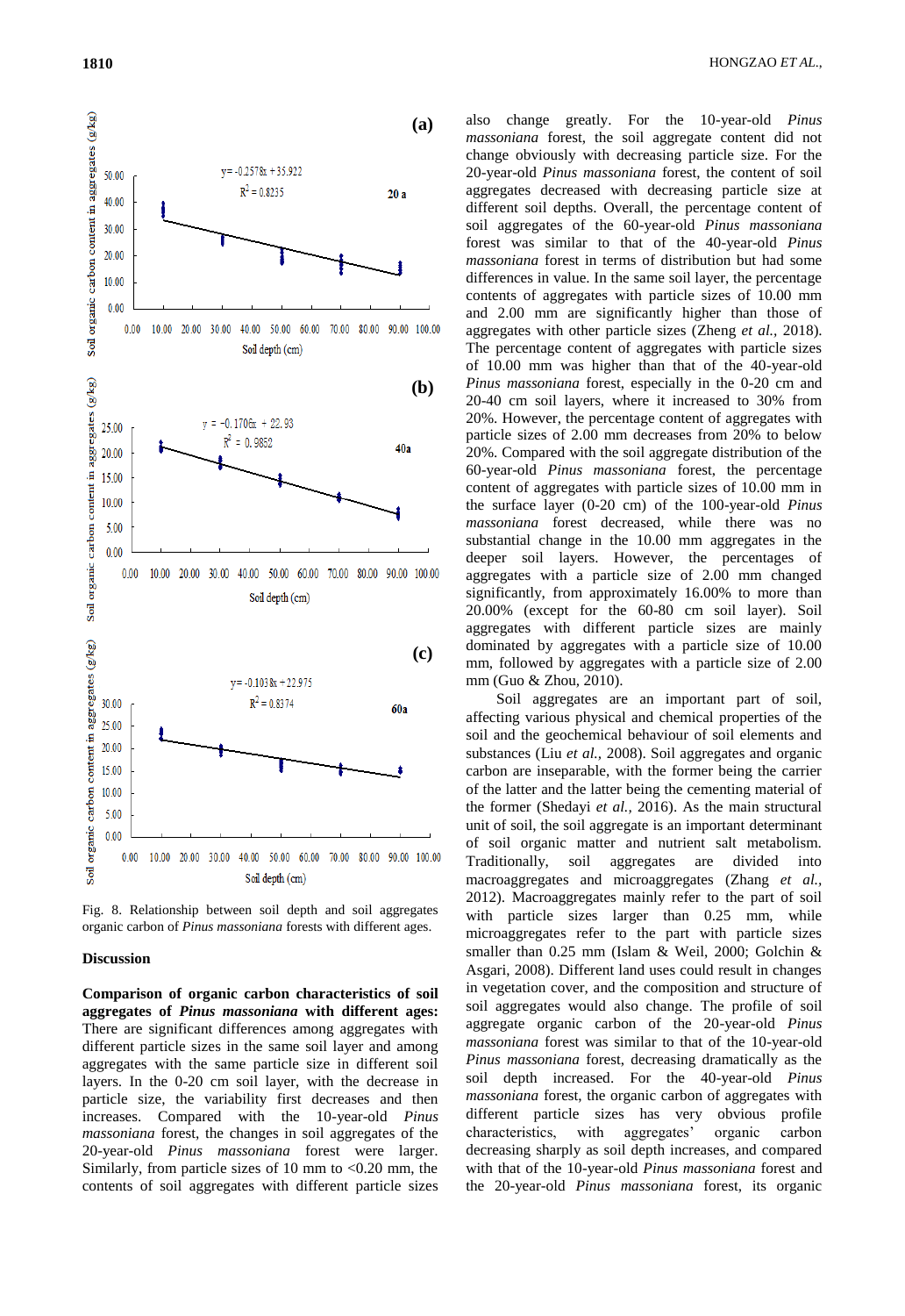carbon content also decreases significantly. The organic carbon content in soil aggregates of the 60-year-old *Pinus massoniana* forest is slightly higher than that of the 40 year-old *Pinus massoniana* forest, with differences between organic carbon contents in soil layers of 40-60 cm, 60-80 cm and 80-100 cm narrowing and no longer obvious. Similar to the profile of soil aggregates' organic carbon of the 60-year-old *Pinus massoniana* forest, the organic carbon content of the 100-year-old *Pinus massoniana* forest increased further.

**Physical protective mechanism of aggregates on organic carbon:** The formation of aggregates is conducive to the accumulation of soil organic carbon in the soil and physically protects the organic matter from being degraded or reduced by edaphon. Six and Elliott (2000) developed a conceptual model centred on the "turnover of macroaggregates". Specifically, fresh organic matter promotes the formation of macroaggregates, and the particulate organic matter within macroaggregates contributes to the formation of microaggregates; that is, with the decomposition of particulate organic matter and other interference processes, macroaggregates break up and release microaggregates. The model indicates that the macroaggregates have faster turnover than the microaggregates, so the organic carbon in the microaggregates is relatively constant. However, macroaggregates can fix more organic carbon, providing conditions for the preservation of organic carbon in microaggregates. Zhang *et al*., (2020) further emphasized that the particulate organic matter (POM) enclosed by macroaggregates creates conditions for the formation of microaggregates, while the particulate organic matter enclosed by microaggregates gains more physical protection, which is of great significance for the stability of organic carbon.

The results of this study show that there are differences among the soil aggregates of *Pinus massoniana* forests of different ages subject to different soil depths, particle sizes and ages. The organic carbon contents of soil aggregates with different particle sizes have obvious profile characteristics, decreasing with increasing soil depth. The difference between the organic carbon contents of soil aggregates with different particle sizes is small. However, due to the great difference among the percentage content of soil aggregates with different particle sizes, there are also great differences among the organic carbon contents of soil aggregates with different particle sizes.

### **Conclusion**

The new organic matter in *Pinus massoniana* forests promotes the formation of coarse aggregates, and the particulate organic matter in coarse aggregates helps the formation of fine aggregates. The coarse aggregates can physically protect the newly added organic carbon in *Pinus massoniana* forests, but the protection has a saturation limit. With increasing forest age, the saturated

limit of coarse aggregates would be broken under the combined action of internal and external forces, and fine aggregates would then be released. The particulate organic matter enclosed by coarse aggregates creates conditions for the formation and stability of fine aggregates, while the particulate organic matter enclosed by fine aggregates is more physically protected by coarse aggregates. The two types of aggregates coordinate and jointly promote the physical stability of organic carbon.

## **Acknowledgements**

This work was supported by the National Natural Science Foundation of China (No. 41561075); Guizhou Provincial Talent Team Project (QKHPTRC [2018]5261, QKHPTRC20195614), Guizhou Provincial First-Class Discipline Construction Project (GNYL [2017]007), and Guizhou Provincial Science and Technology Basic Plan Project (QKHJC [2018]1072]).

## **References**

- Ali, A., E.Y. Han, Y.H. Chen, S.X. Chang, Y.T. Zhao, X.D. Yang and M.S. Xu. 2016. Stand structural diversity rather than species diversity enhances aboveground carbon storage in secondary subtropical forests in Eastern China. *Biol. Sci.*, 13: 4627-4635.
- Anonymous. 2006. IPCC Guidelines for National Greenhouse Gas Inventories Volume 4. Prepared by National Greenhouse Gas Inventories Program, Institute for Global Environmental Strategies (IGES) Publishing, Hayama, Japan.
- Bolliger, J., F. Hagedorn, J. Leifeld, J. Bohl, S. Zimmermann, R. Soliva and F. Kienast. 2008. Effects of land-use change on carbon stocks in Switzerland. *Ecosystems*, 11(6): 895-907.
- Dai, F., Z. Su, S. Liu and G. Liu. 2011. Temporal variation of soil organic matter content and potential determinants in Tibet, China. *Catena*, 85: 288-294.
- Du, Y.X., G.X. Pan, L.Q. Li, Z.L. Hu and X.Z. Wang. 2011. Leaf N/P ratio and nutrient reuse between dominant species and stands: predicting phosphorus deficiencies in karst ecosystems, southwestern China. *Environ. Earth Sci*., 64(2): 299-309.
- Golchin, A. and H. Asgari. 2008. Land use effects on soil quality indicators in north-eastern Iran. Aust. *J. Soil Res.*, 46: 27-36.
- Guo, F. and Y.C. Zhou. 2010. Foliar nutrient contents and translocation features in different density of *Pinus massoniana* plantations. *J. Nanjing For. Uni*., 34(4): 93-96. (in Chinese)
- Hafner, S., S. Unteregelsbacher, E. Seeber, B. Lena, X. Xu, X. Li, G. Guggenberger, G. Miehe and Y. Kuzyakov. 2012. Effect of grazing on carbon stocks and assimilate partitioning in a Tibetan montane pasture revealed by 13 CO2 pulse labeling. *Global Change Biol*., 18: 528-538.
- Huang, X.F., S.J. Wang and Y.C. Zhou. 2018. Soil organic carbon change relating to the prevention and control of rocky desertification in Guizhou Province, SW China. *Int. J. Global Warm*., 15(3): 315-332.
- Islam, K.R. and R.R. Weil. 2000. Land use effects on soil quality in a tropical forest ecosystem of Bangladesh. *Agric. Ecosyst. Environ*., 79: 9-16.
- Liu, S., F. Zhang, Y. Du, X. Guo, L. Lin, Y. Li, Q. Li and G. Cao. 2016. Ecosystem carbon storage in alpine grassland on the Qinghai Plateau. *PloS One*, 11(8): e0160420.